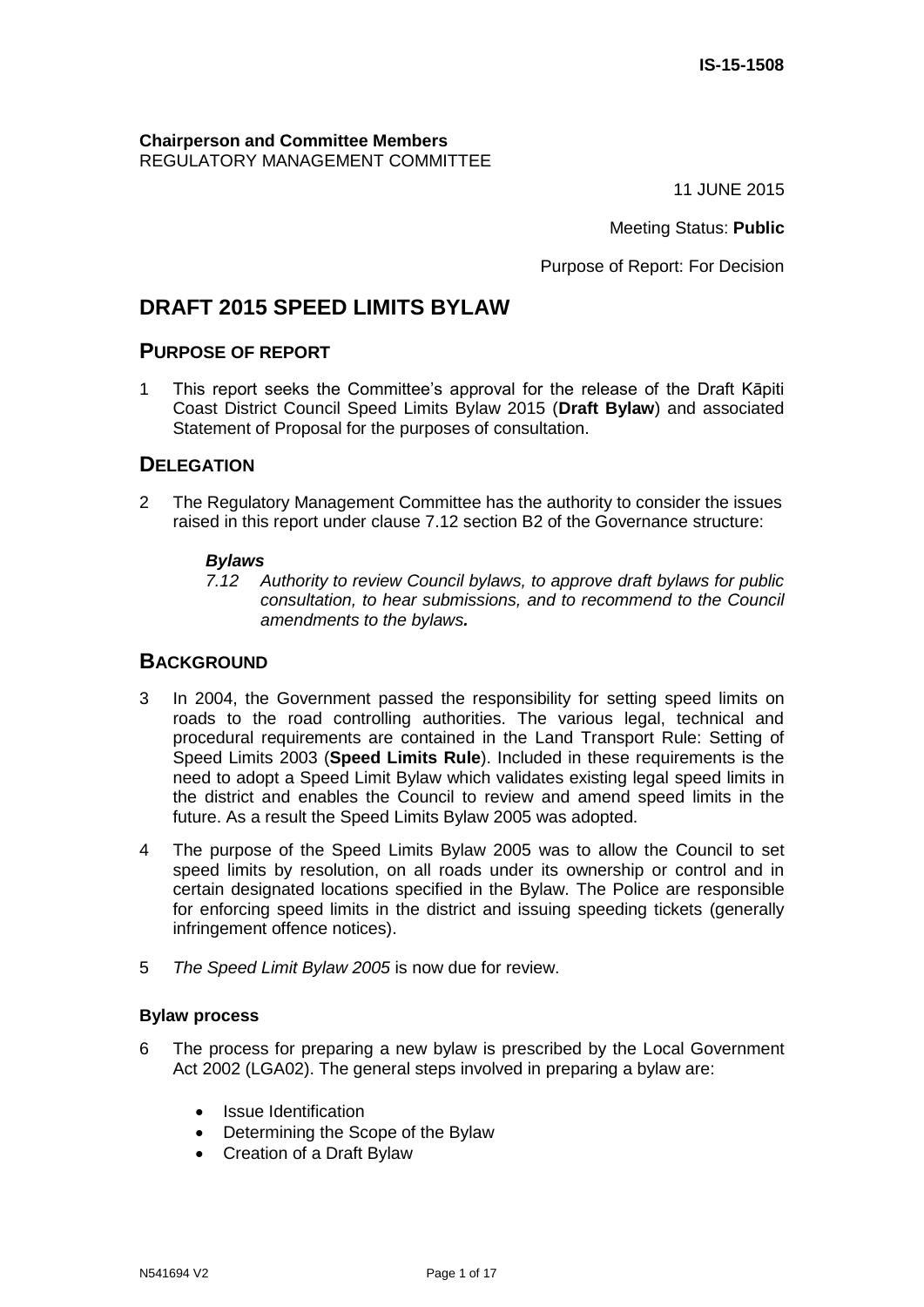- Consultation using the special consultative procedure or consultation that gives effect to the requirements of section 82
- Deliberation on Submissions/Feedback (Consideration and Decision)
- Council Approval
- Storage and Availability ensuring the bylaw is available in the prescribed way and format
- 7 In this case, the Draft Bylaw is made under the authority of the Land Transport Act 1998, the LGA02, and the Speed Limits Rule. Section 22AD of the Land Transport Act 1998 states that: *"a road controlling authority that is a local authority may not make a bylaw under section 22AB unless it has used the special consultative procedures set out in section 83 of the Local Government Act 2002"*. Accordingly in this case, the Council is obliged to use the special consultative procedure.

#### **ISSUES AND OPTIONS**

#### **Issues**

#### **Draft 2015 Speed Limits Bylaw**

- 8 The Draft Bylaw (see attached in Appendix 1) is based in part on a model bylaw prepared by the Land Transport Safety Authority for use by road controlling authorities as a template for speed limit bylaws, which has been in use for a number of years without any significant issues having arisen.
- 9 The Draft Bylaw:
	- allows the Council, by resolution, to designate urban traffic areas, which are geographical areas in which roads are subject to 50 km/h speed limit;
	- provides for the Council, by resolution, to make variable, minimum, and 90 km/h speed limits for any roads in its jurisdiction;
	- allows for the Council, by resolution, to make or alter bylaw speed limits for roads in "designated locations". These include:
		- car parks
		- educational or scientific institutions
		- health facilities
		- residential facilities
		- industrial facilities
		- camping ground
		- sports facility or recreation area
		- botanical garden
		- port or wharf area
		- airport
		- beach
		- cemetery
		- facility operated by New Zealand Defence Force
		- any other location approved by the Director Land Transport Safety

In general, roads that are not in a designated urban traffic area will be rural roads, and subject to a 100 km/h speed limit under the Speed Limits Rule. However, the Council can change speed through variable, minimum, and 90 km/h speed limits, and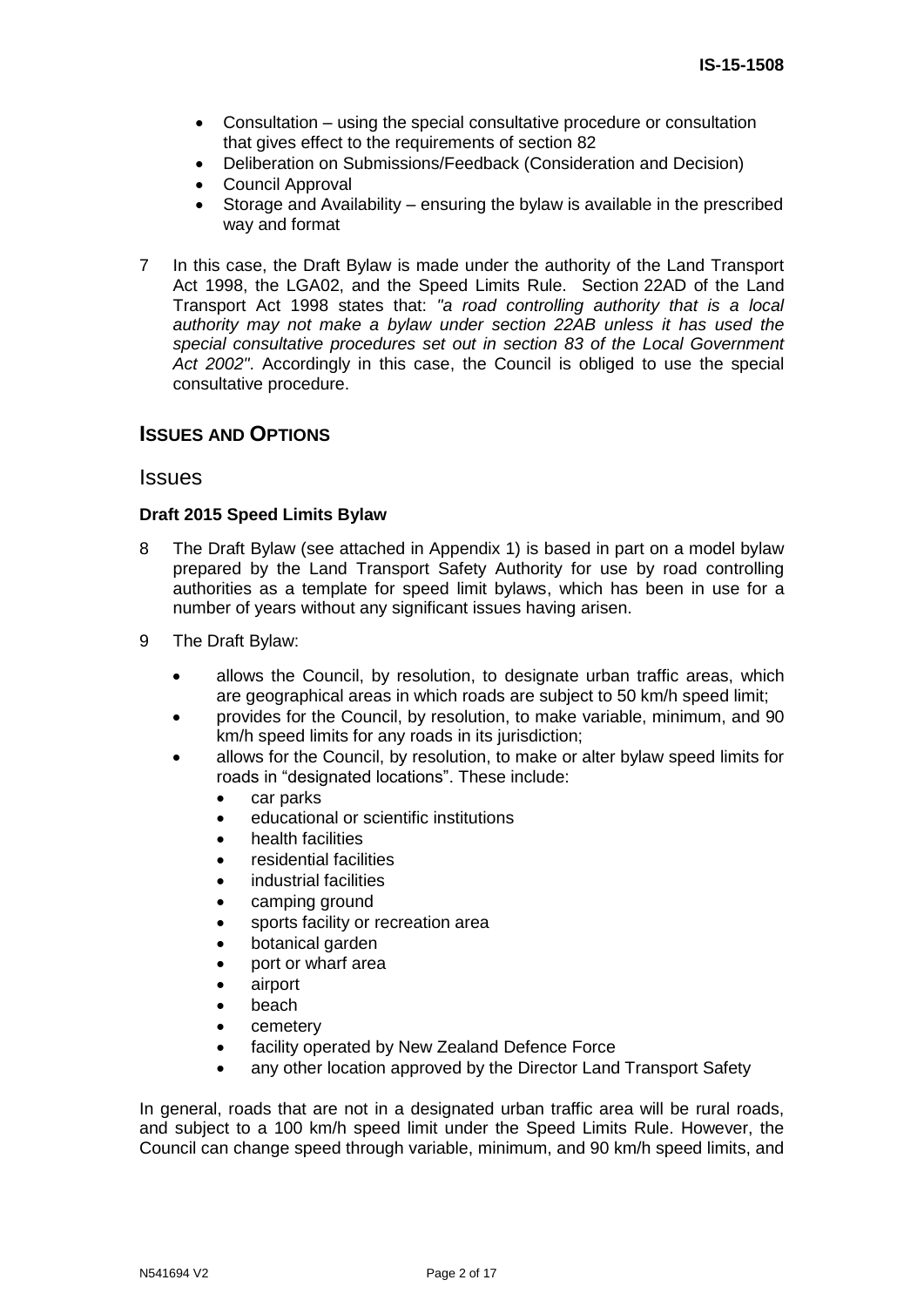for roads in designated locations. In these situations, the Council may generally set speed limits of 10, 20, 30, 40, 50, 60, 70, 80, 90 or 100km/h.

#### **Process for setting new speed limits under the draft bylaw**

- 10 Essentially the Draft Bylaw establishes a process for setting new speed limits. It is expected that this process will involve:
	- Council officers following the processes set out in the Speed Limits Rule. This includes a technical assessment and consultation with appropriate parties.
	- This is then reported to the relevant Community Board, who will make a recommendation to the Regulatory Management Committee on the proposed speed limit, in accordance with the following delegation:

#### *Roading*

- *10.17 Authority to approve or reject officer recommendations relating to all traffic control and signage matters, in relation to existing local roads within the community board's area, except for changes to speed restrictions on local roads. (The latter power has been delegated to the Regulatory Management Committee).*
- *10.18 Authority to recommend to the Regulatory Management Committee changes to speed restrictions on local roads.*
- Consideration of the proposed speed limit and Community Board's recommendation and decision by the Regulatory Management Committee (in accordance with its delegation set out in paragraph 2 above); and
- If approved by the Regulatory Management Committee, the speed limit is set.
- 11 This process is the same as operated under the 2005 Bylaw.

#### **Most appropriate form of bylaw**

- 12 The LGA02 requires that the Council determine whether a bylaw is the most appropriate way to deal with the issues being considered (section 155(1) LGA02). Councils are required to have a speed limits bylaw pursuant to the Speed Limits Rule, meaning it is clear that a bylaw is the most appropriate way to deal with this matter. No circumstances have arisen that suggest the Speed Limits Bylaw 2005 is an inappropriate means of managing activities.
- 13 A Council must also determine whether the bylaw being proposed:
	- is the most appropriate form of bylaw; and
	- gives rise to any implications under the New Zealand Bill of Rights Act 1990 (**Bill of Rights**).
- 14 Council officers consider that the Draft Bylaw is the most appropriate form of bylaw for the setting of speed limits.
- 15 As mentioned above, the draft Bylaw provides for the Council to set speed limits through resolution. The alternative to this approach is that the speed limits are written into the Draft Bylaw itself. The effect of this would be to require an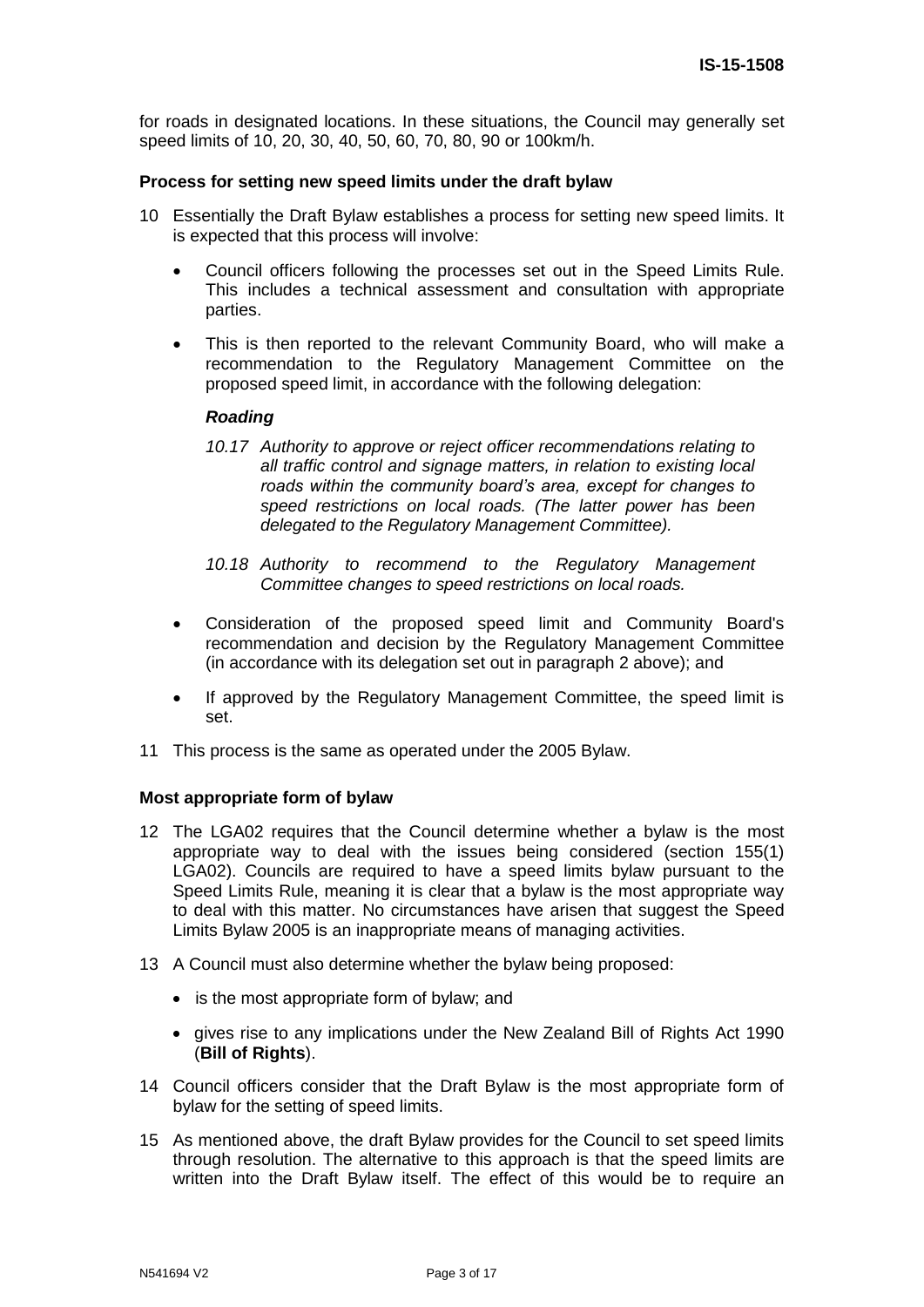amendment to the bylaw every time a new speed limit is needed, requiring the Council to follow the prescribed LGA02 consultation process each time. This would use additional and unnecessary time and resource, given that the Council is already obliged to follow consultation processes under the Speed Limits Rule when setting bylaws. By establishing the proposed process in the draft Bylaw, the Council may legitimately make new speed limits without the need for the additional LGA02 process.

- 16 The Draft Bylaw provides for consultation on any proposed speed limits (under clause 5.3 in the draft Bylaw) because the Council, in preparing a proposal to change speed limits, is required to follow the Speed Limits Rule. The Rule requires consultation aimed at ensuring that any person affected by proposed changes to speed limits is consulted. The requirements to consult set out in the Speed Limits Rule are extensive.
- 17 In addition, road controlling authorities do not have the ability to arbitrarily set speed limits. There is a strict speed limit assessment process that is required to be followed in any assessment of new speed limits. This is required by the Speed Limits Rule and must be followed by all road controlling authorities to ensure national consistency of speed limits. The setting of new, lower speed limits on roads can only be done if the strict criteria laid down in the Speed Limits Rule are met. On existing roads this may require extensive roading control and environmental enhancements to lower the speed environment to match any new speed limit.
- 18 In short, the Draft Bylaw allows the Council, by resolution, to make speed limit changes in an efficient and lawful manner. The Draft Bylaw is therefore considered to be the most appropriate form of bylaw.

#### **Bill of Rights**

- 19 Council officers have considered whether the Draft Bylaw gives rise to any implications under the Bill of Rights, and consider that no major issues arise.
- 20 On its face, the Draft Bylaw might arguably be inconsistent with the right to freedom of movement in the Bill of Rights, as it places some limits on how people move about. Section 18(1) of the Bill of Rights provides that: *"everyone lawfully in New Zealand has the right to freedom of movement and residence in New Zealand"*.
- 21 However, any such limits on the right of members of the public to move about that would be imposed under the Draft Bylaw are justified in order to ensure safety of all road users. Section 5 of the Bill of Rights provides that: *"the rights and freedoms contained in this Bill of Rights may be subject only to such reasonable limits prescribed by law as can be demonstrably justified in a free and democratic society".* The Speed Limits Rule prescribes reasonable limits on the right to freedom of movement through its provision of a requirement for speed limit bylaws, and its processes for setting speed limits.

#### **Proposed Timeline**

22 Should the Committee approve the release of the Draft Bylaw for public consultation, the following timeline will be followed: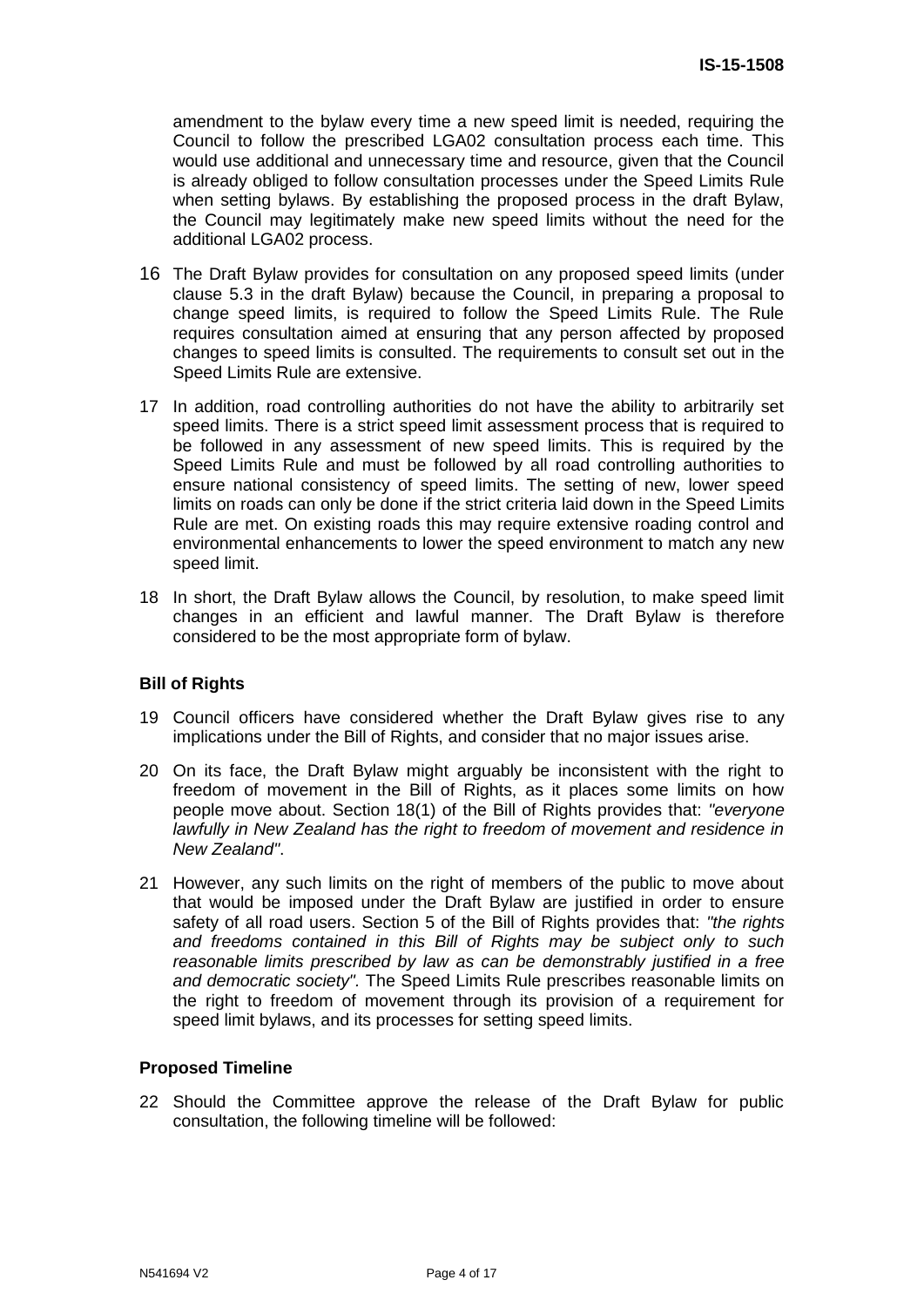| <b>TASK</b>                                                                                                  | <b>DATE</b>               |
|--------------------------------------------------------------------------------------------------------------|---------------------------|
| Regulatory Management Committee approval of draft Bylaw<br>and Statement of Proposal for public consultation | 11 June 2015              |
| Submissions open for 31 days                                                                                 | 22 June 2015              |
| Submissions close                                                                                            | 24 July 2015              |
| Regulatory Management Committee Hearing on submissions                                                       | 3 September 2015<br>(TBC) |
| Council decision                                                                                             | 15 October 2015<br>(TBC   |
| Effective date of bylaw                                                                                      | TBC                       |

#### **CONSIDERATIONS**

#### Policy considerations

23 The Draft Bylaw is essentially an update of the 2005 Bylaw. As such no substantive or material changes have been made to the policy context within which the Draft Bylaw is made.

#### Legal considerations

24 The process for preparing and adopting a new bylaw is prescribed by the LGA02 and section 22AD of the Land Transport Act 1998.

#### Financial considerations

25 There is sufficient budget available for the preparation of bylaws in operational budgets.

#### Tāngata whenua considerations

26 There are no specific tāngata whenua considerations at this time.

#### **SIGNIFICANCE AND ENGAGEMENT**

Degree of significance

27 This bylaw has a low level of significance under Council policy.

#### Consultation already undertaken

28 At this stage no public consultation has been undertaken. Should the Council approve release of the Draft Bylaw, consultation will be undertaken. The Police have been advised that the Draft Bylaw is being prepared.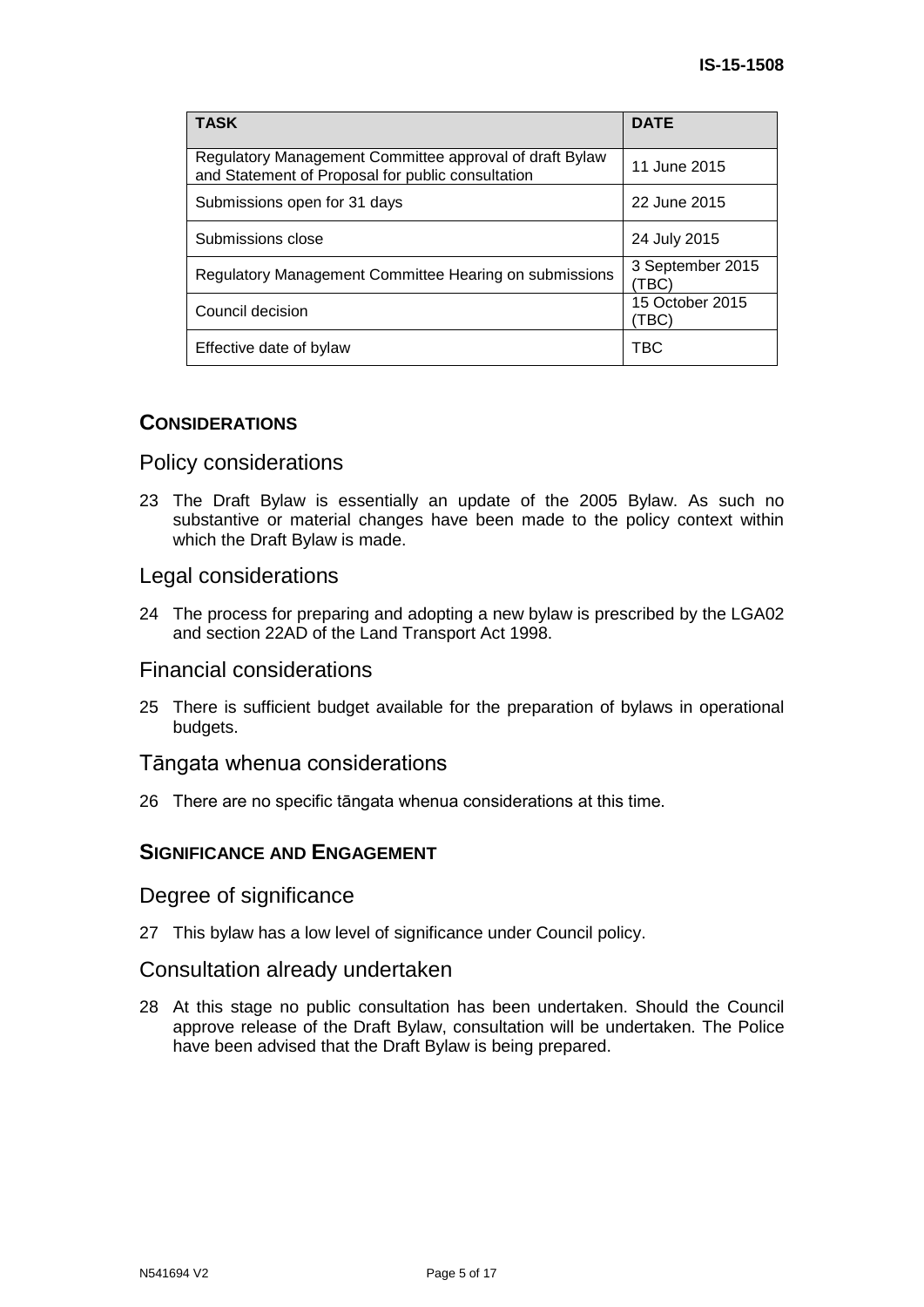## Engagement planning

29 The special consultative procedure under sections 83 and 86 of the LGA02 will be used to consult with the community on the draft 2015 Bylaw. This is a requirement of section 22AD of the Land Transport Act 1998 in any case.

### **Publicity**

30 The community will be informed of the opportunity to submit on the Draft Bylaw as required by the special consultative procedure. Presuming the bylaw is adopted, the Council will need to comply with the notification requirements in the LGA02 as well as section 22AE of the Land Transport Act 1998.

## **RECOMMENDATIONS**

- 31 That the Regulatory Management Committee:
- a. **determines** that a bylaw is the most appropriate way to address the need for a speed limits bylaw under the Land Transport Rule: Setting of Speed Limits 2003;
- b. **determines**, subject to consultation, that the Draft Kāpiti Coast District Council Speed Limits Bylaw 2015 is the most appropriate form of bylaw and that any inconsistency with the New Zealand Bill of Rights Act 1990 is justified;
- c. **adopts** the Statement of Proposal to Adopt the Kāpiti Coast District Council Speed Limits Bylaw 2015, as attached to report IS-15-1508; and
- d. **agrees** that the Statement of Proposal is made publicly available as part of a special consultative procedure under sections 83 and 86 of the Local Government Act 2002.

| Report prepared by                                     | Approved for submission                              | <b>Approved for submission</b>                     |
|--------------------------------------------------------|------------------------------------------------------|----------------------------------------------------|
| <b>Sean Mallon</b>                                     | <b>Stephen McArthur</b>                              | <b>Kevin Currie</b>                                |
| <b>Group Manager</b><br><b>Infrastructure Services</b> | <b>Group Manager</b><br><b>Strategy and Planning</b> | <b>Group Manager</b><br><b>Regulatory Services</b> |

#### **ATTACHMENTS**

Appendix 1: Statement of Proposal (including draft bylaw)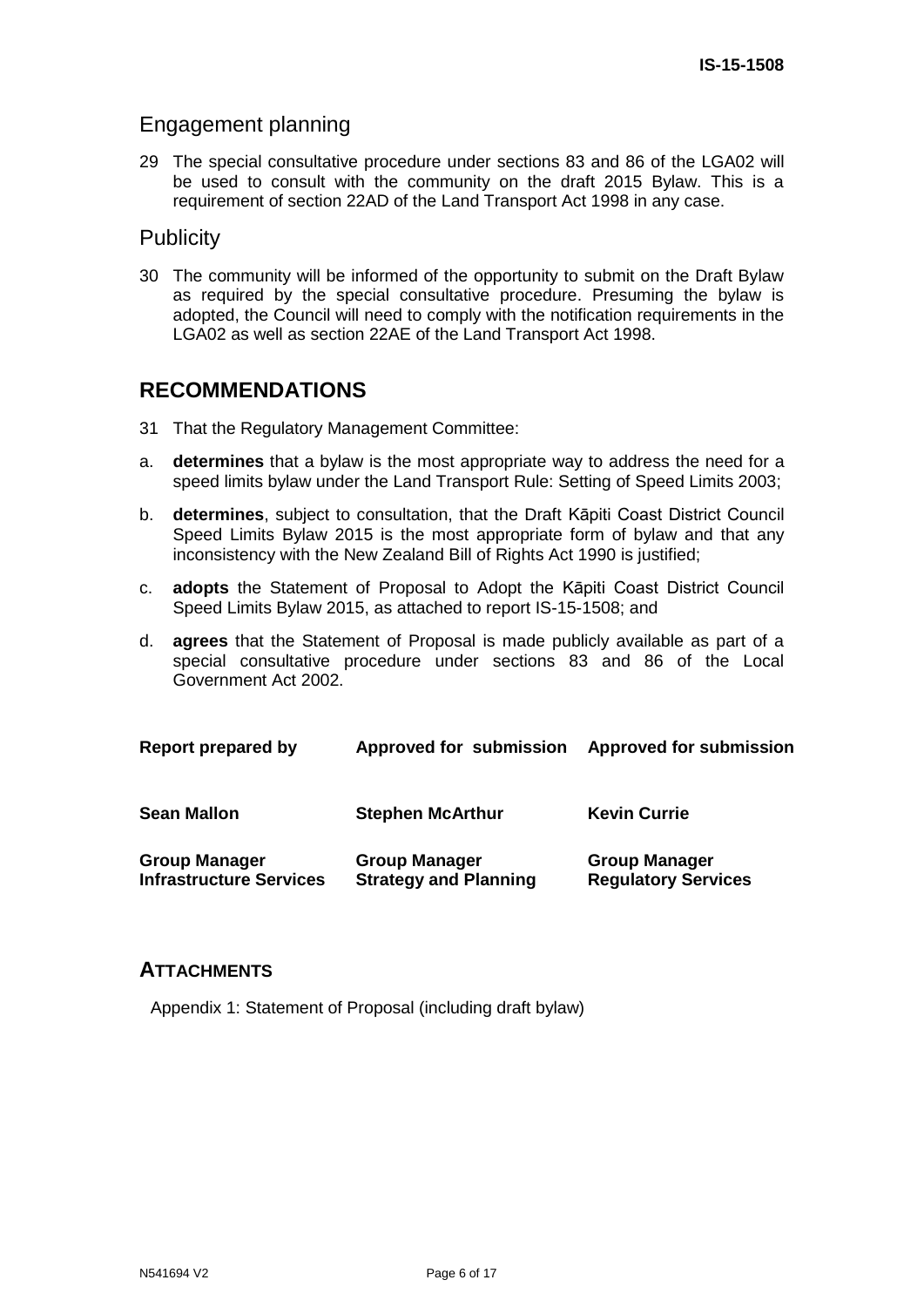**KĀPITI COAST DISTRICT COUNCIL**

# **Statement of Proposal**

# **PROPOSAL TO ADOPT THE KĀPITI COAST DISTRICT COUNCIL SPEED LIMITS BYLAW 2015**

**June 2015**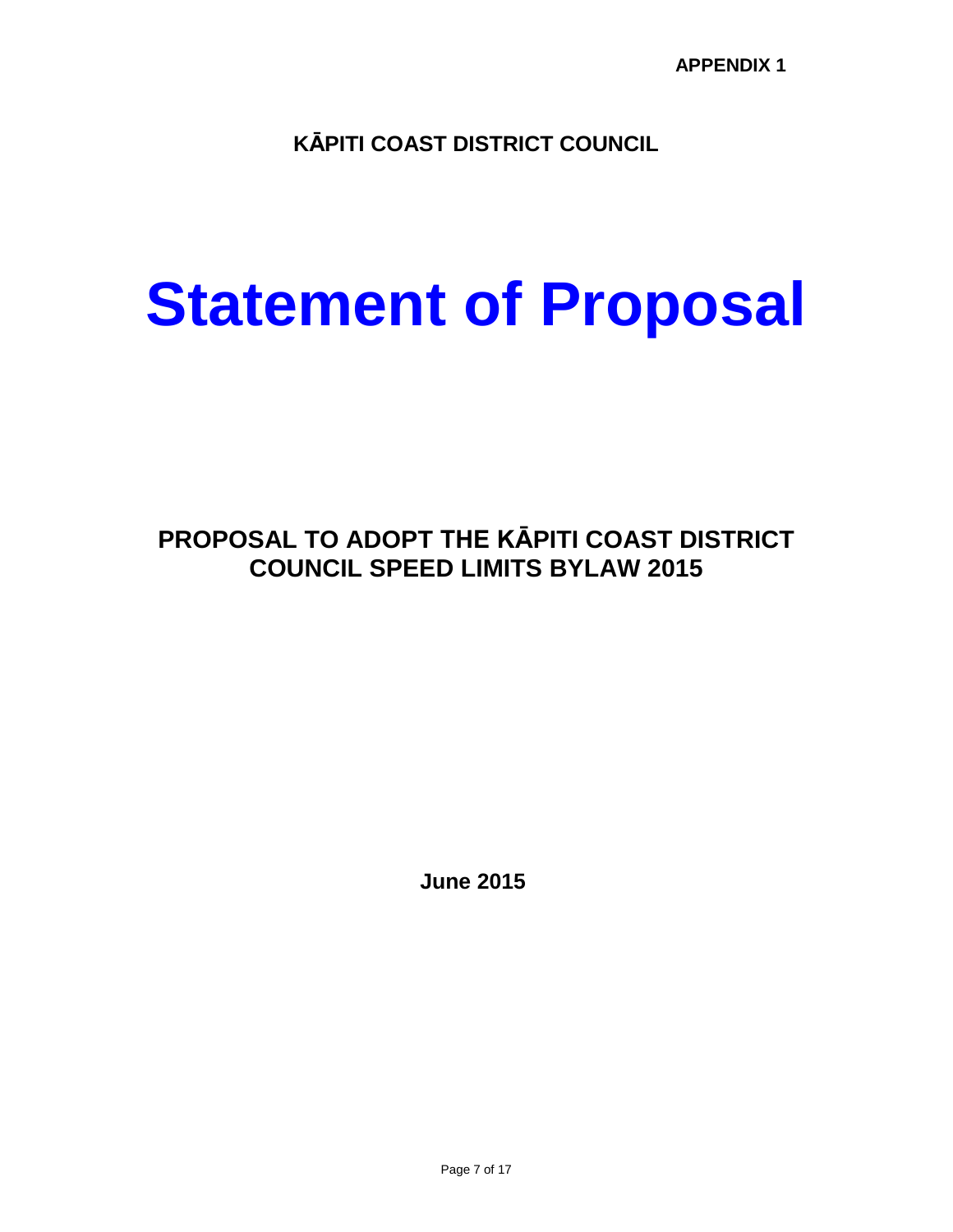#### **CONTENTS**

#### <span id="page-7-0"></span>**SUMMARY**

The Council is proposing to adopt the Draft Kāpiti Coast District Council Speed Limits Bylaw 2015 (**Draft Bylaw**).

The purpose of the Draft Bylaw is to ensure that the Council is able to set speed limits, by resolution, for roads under its ownership, control, or management, including in certain designated locations specified in the Draft Bylaw.

The Draft Bylaw provides for a number of drafting changes to simplify the bylaw and provide greater clarity. It is largely similar in substance to the 2005 Bylaw.

You are invited to make a submission on the Draft Bylaw.

Copies of the Statement of Proposal are available from Council Libraries and Service Centres, or by request through our Call Centre on (04) 296 4700.

#### *Making a submission*

Please refer to Methods for Making a Submission on Page 6 of this Statement of Proposal.

Submissions open on Monday 22 June 2015 and close at 4pm on Friday 24 July 2015.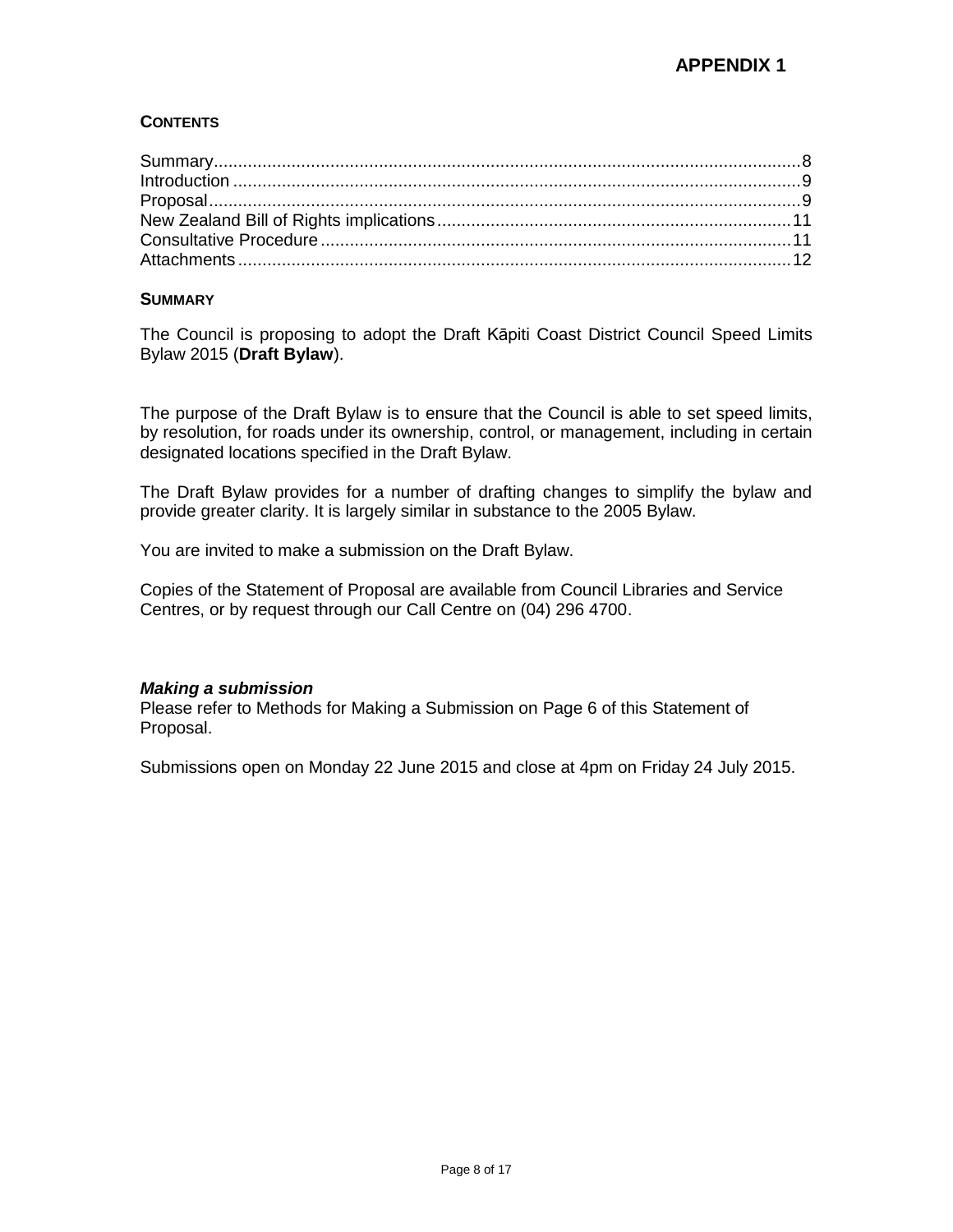#### <span id="page-8-0"></span>**INTRODUCTION**

The Kāpiti Coast District Council is responsible for setting speed limits for all roads under its ownership, control, or management. In order to ensure safety on roads, a bylaw has been considered the most appropriate means to regulate and control speed limits.

This Draft Bylaw allows the Council to set speed limits, by resolution, for roads under its ownership, control, or management. The Bylaw is made pursuant to the Local Government Act 2002 (LGA02), the Land Transport Act 1998, and the Land Transport Rule: Setting of Speed Limits 2003 (**Speed Limits Rule**).

The draft bylaw is based in part on a model bylaw prepared by the Land Transport Safety Authority for use by road controlling authorities as a template for speed limit bylaws. This ensures that the Draft Bylaw is consistent with national practice.

In accordance with sections 83 and 86 of the LGA02, and section 22AD of the Land Transport Act 1998, the Council gives the following notice in the form of a Statement of Proposal to adopt the Draft Bylaw.

#### <span id="page-8-1"></span>**PROPOSAL**

It is proposed to adopt the Draft Bylaw.

The intention of the Draft Bylaw is it:

- allows the Council, by resolution, to designate urban traffic areas, which are geographical areas in which roads are subject to 50 km/h speed limit;
- provides for the Council, by resolution, to make variable, minimum, and 90 km/h speed limits for any roads in its jurisdiction;
- allows for the Council, by resolution, to make or alter bylaw speed limits for roads in "designated locations". These include:
	- car parks
	- educational or scientific institutions
	- health facilities
	- residential facilities
	- industrial facilities
	- camping ground
	- sports facility or recreation area
	- botanical garden
	- port or wharf area
	- airport
	- beach
	- cemetery
	- facility operated by New Zealand Defence Force
	- any other location approved by the Director Land Transport Safety.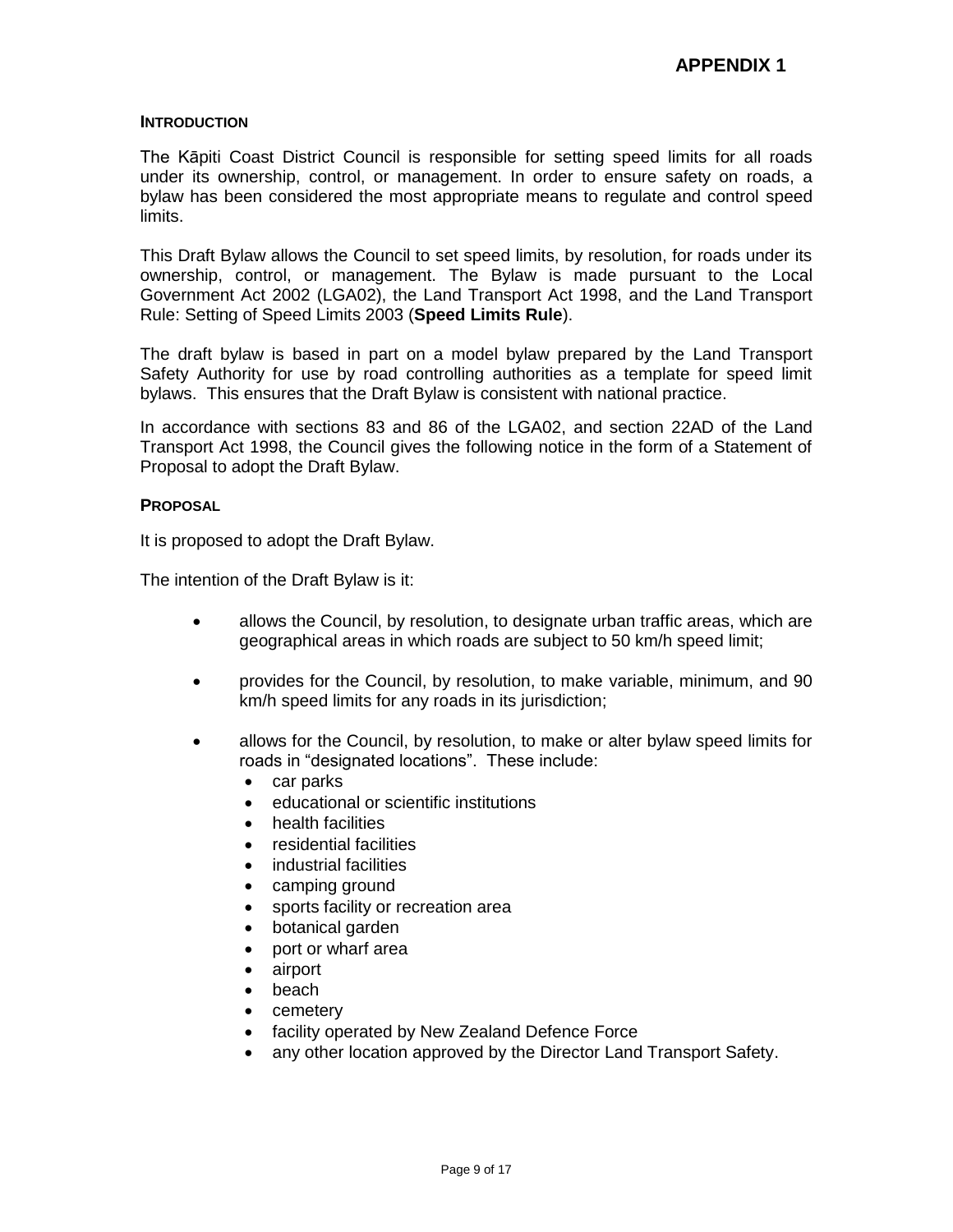In general, roads that are not in a designated urban traffic area will be rural roads, and subject to a 100 km/h speed limit under the Speed Limits Rule. However, the Council can change speed through variable, minimum, and 90 km/h speed limits, and for roads in designated locations, under the Draft Bylaw. In these situations, the Council may generally set speed limits of 10, 20, 30, 40, 50, 60, 70, 80, 90 or 100km/h.

The Council is required to establish and maintain a register of speed limits for roads under its jurisdiction under the Land Transport Rule: Setting of Speed Limits 2003 Rule 54001. The register must record the current speed limits as confirmed by the Council, and any changes to those speed limits by the Council (through resolutions setting new speed limits or designating new urban traffic areas). It does not need to record any temporary speed limits that are in place.

In general, the register will record the history of speed limits for roads within the Council's jurisdiction. The register is available for inspection by members of the public at the Council's offices during normal business hours.

In 2004 the Government passed the responsibility for setting speed limits on roads to the road controlling authorities. The various legal, technical and procedural requirements are contained in the Land Transport Rule: Setting of Speed Limits 2003 (**Speed Limits Rule**). Included in these requirements is the need to adopt a Speed Limit Bylaw which validates existing legal speed limits in the district and enables the Council to review and amend speed limits in the future.

Councils are required to have a speed limits bylaw pursuant to the Speed Limits Rule, meaning it is clear that a bylaw is the most appropriate way to deal with this matter.

Council officers consider that the Draft Bylaw is the most appropriate form of bylaw for the setting of speed limits. The alternative to this approach is that the speed limits are written into the Draft Bylaw itself. This effect of this would be to require an amendment to the bylaw every time a new speed limit is needed, requiring the Council to follow the prescribed LGA02 consultation process each time. This would use additional and unnecessary time and resource, given that the Council is already obliged to follow consultation processes under the Speed Limits Rule when setting bylaws. By establishing the proposed process in the draft Bylaw, the Council may legitimately make new speed limits without the need for the additional LGA02 process.

The Draft Bylaw provides for consultation on any proposed speed limits (under clause 5.3 in the draft Bylaw) because the Council, in preparing a proposal to change speed limits, is required to follow the Speed Limits Rule. The Rule requires consultation aimed at ensuring that any person affected by proposed changes to speed limits is consulted. The requirements to consult set out in the Speed Limits Rule are extensive.

In addition, road controlling authorities do not have the ability to arbitrarily set speed limits. There is a strict speed limit assessment process that is required to be followed in any assessment of new speed limits. This is required by the Speed Limits Rule and must be followed by all road controlling authorities to ensure national consistency of speed limits. The setting of new, lower speed limits on roads can only be done if the strict criteria laid down in the Speed Limits Rule are met. On existing roads this may require extensive roading control and environmental enhancements to lower the speed environment to match any new speed limit.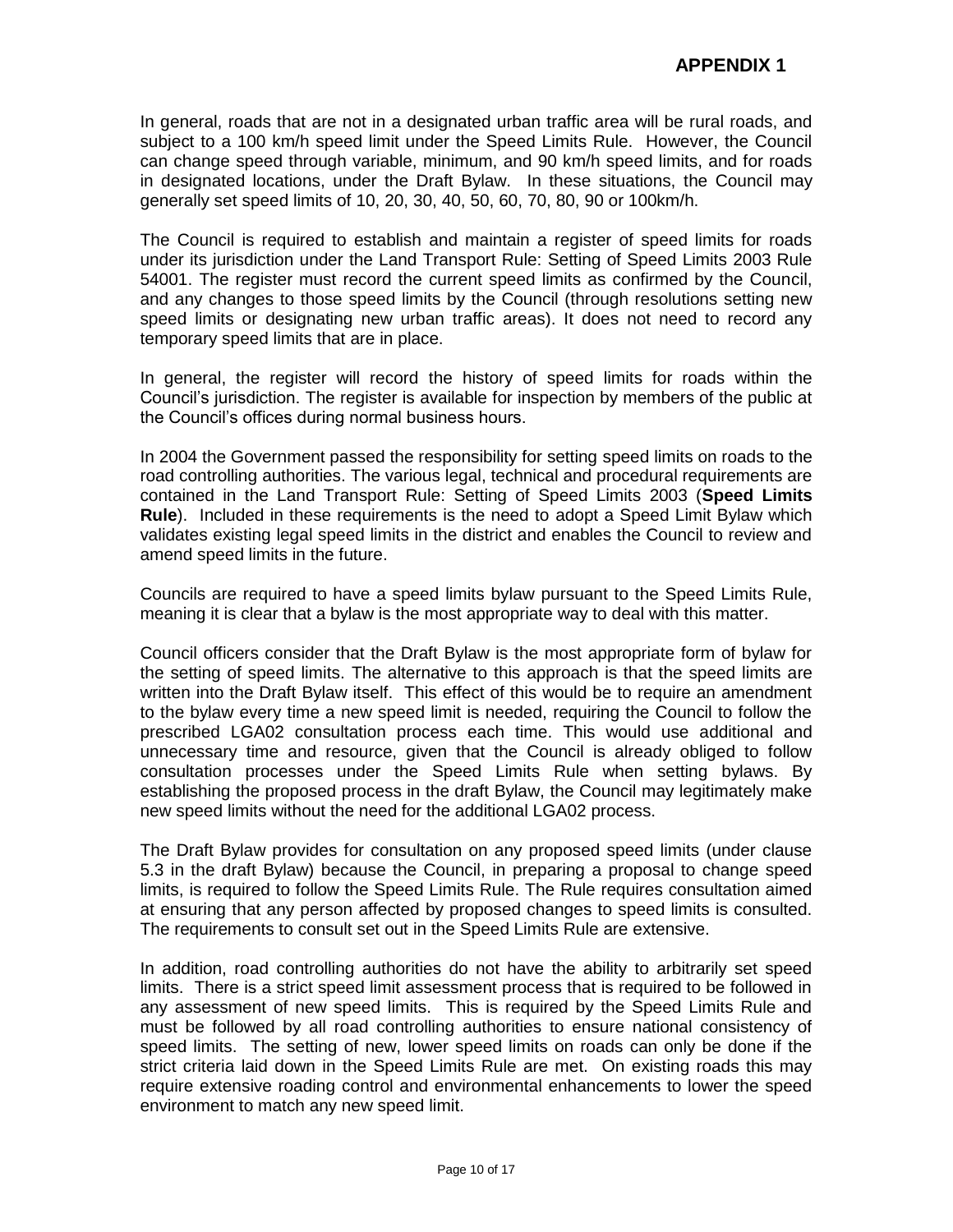In short, the Draft Bylaw allows the Council, by resolution, to make speed limit changes in an efficient and lawful manner. The Draft Bylaw is therefore considered to be the most appropriate form of bylaw.

#### <span id="page-10-0"></span>**NEW ZEALAND BILL OF RIGHTS IMPLICATIONS**

The Council must determine whether there are any implications for the bylaw under the New Zealand Bill of Rights Act 1990.

On its face, the Draft Bylaw might arguably be inconsistent with the right to freedom of movement in the Bill of Rights, as it places some limits on how people move about. Section 18(1) of the Bill of Rights provides that: *"everyone lawfully in New Zealand has the right to freedom of movement and residence in New Zealand".*

However, any such limits on the right of members of the public to move about that would be imposed under the Draft Bylaw are justified in order to ensure safety of all road users. Section 5 of the Bill of Rights provides that "the rights and freedoms contained in this Bill of Rights may be subject only to such reasonable limits prescribed by law as can be demonstrably justified in a free and democratic society". The Speed Limits Rule prescribes reasonable limits on the right to freedom of movement through its provision of a requirement for speed limit bylaws, and its processes for setting speed limits.

#### <span id="page-10-1"></span>**CONSULTATIVE PROCEDURE**

Section 156 of the LGA02 requires that the Special Consultative Procedure be used for adoption or review or amendment of a Bylaw if the bylaw concerns a matter of significant interest or it is likely to have a significant impact on the public. In addition, section 22AD of the Land Transport Act 1998 requires the Council to use the special consultative procedure under the LGA02 when adopting a speed limits bylaw. Accordingly, the Council intends to use the Special Consultative Procedure in this case. The procedure requires the initiation of a formal submission process.

The proposed consultation plan is as follows:

| <b>TASK</b>                                                                                                  | <b>DATE</b>          |
|--------------------------------------------------------------------------------------------------------------|----------------------|
| Regulatory Management Committee approval of draft<br>Bylaw and Statement of Proposal for public consultation | 11 June 2015         |
| Submissions Open for 31 days                                                                                 | 22 June 2015         |
| <b>Submissions Close</b>                                                                                     | 24 July 2015         |
| <b>Regulatory Management Committee Hearing</b><br>submissions                                                | 3 September 2015 TBC |
| Council decision on adoption of the bylaw                                                                    | 15 October 2015 TBC  |
| Effective date of bylaw                                                                                      | TBD                  |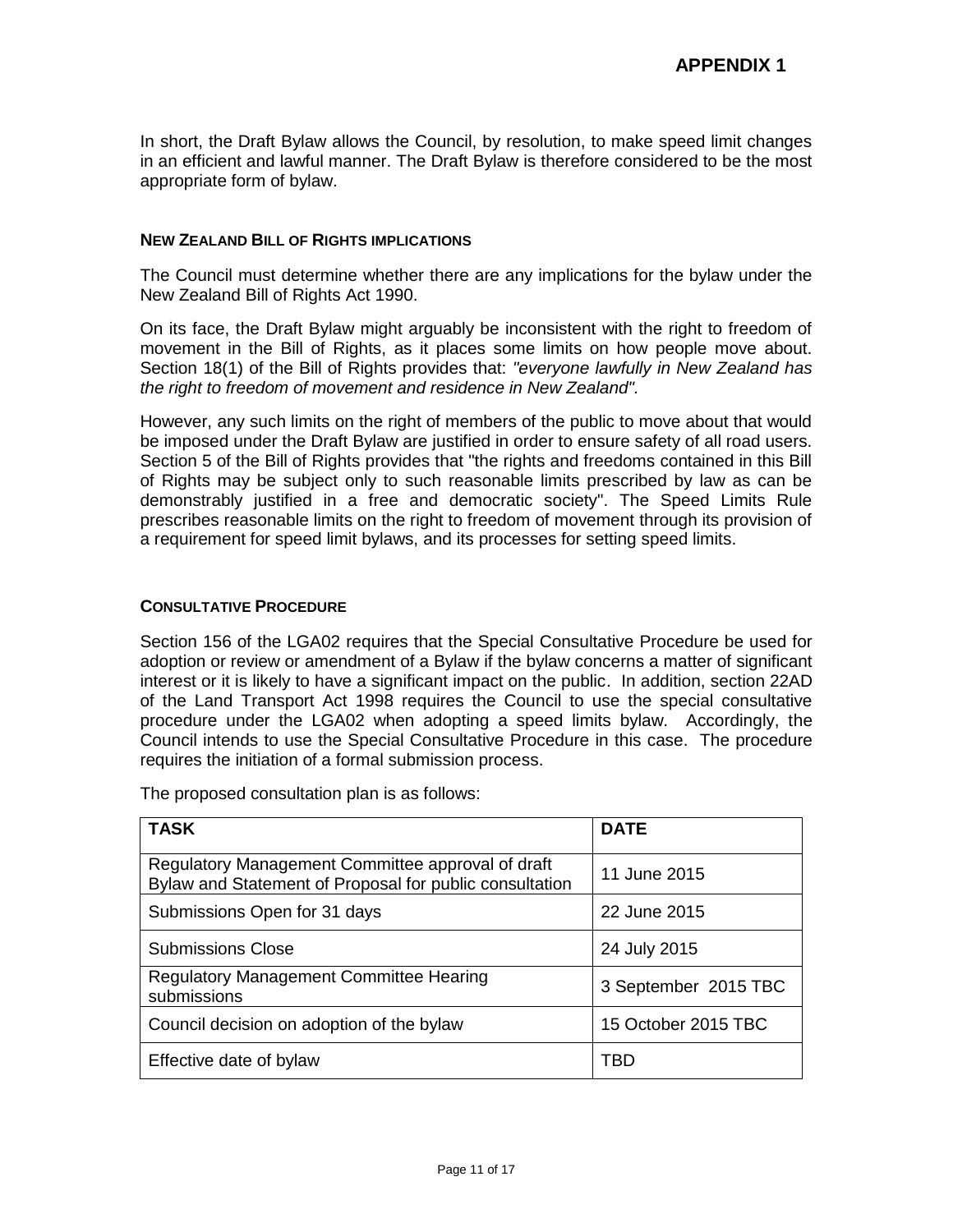#### **METHODS FOR MAKING A SUBMISSION**

Submissions can be made in writing or via the submission form. *Printable form* (PDF, pages, Kb)

Submissions can be mailed to

Kāpiti Coast District Council Private Bag 60601 Paraparaumu 5254

Submissions can be emailed to: submissions@kapiticoast.govt.nz Emailed submission must be headed: Proposed Speed Limits Bylaw 2015

#### **Submission Period**

Submissions open on Monday 27 June 2015 and close at 4pm on Friday 24 July 2015.

#### **HEARING OF SUBMISSIONS**

Persons making written submissions who wish to be heard by Council will be given the opportunity to do so. The time and venue for the hearing of submissions will be advised to submitters wishing to be heard. Submitters wishing to speak to the Council in support of their submission must indicate YES on Page 1 of the Official Submission Form.

#### <span id="page-11-0"></span>**ATTACHMENTS**

Appendix 1: Proposed Speed Limits Bylaw 2015

Appendix 2: Submission form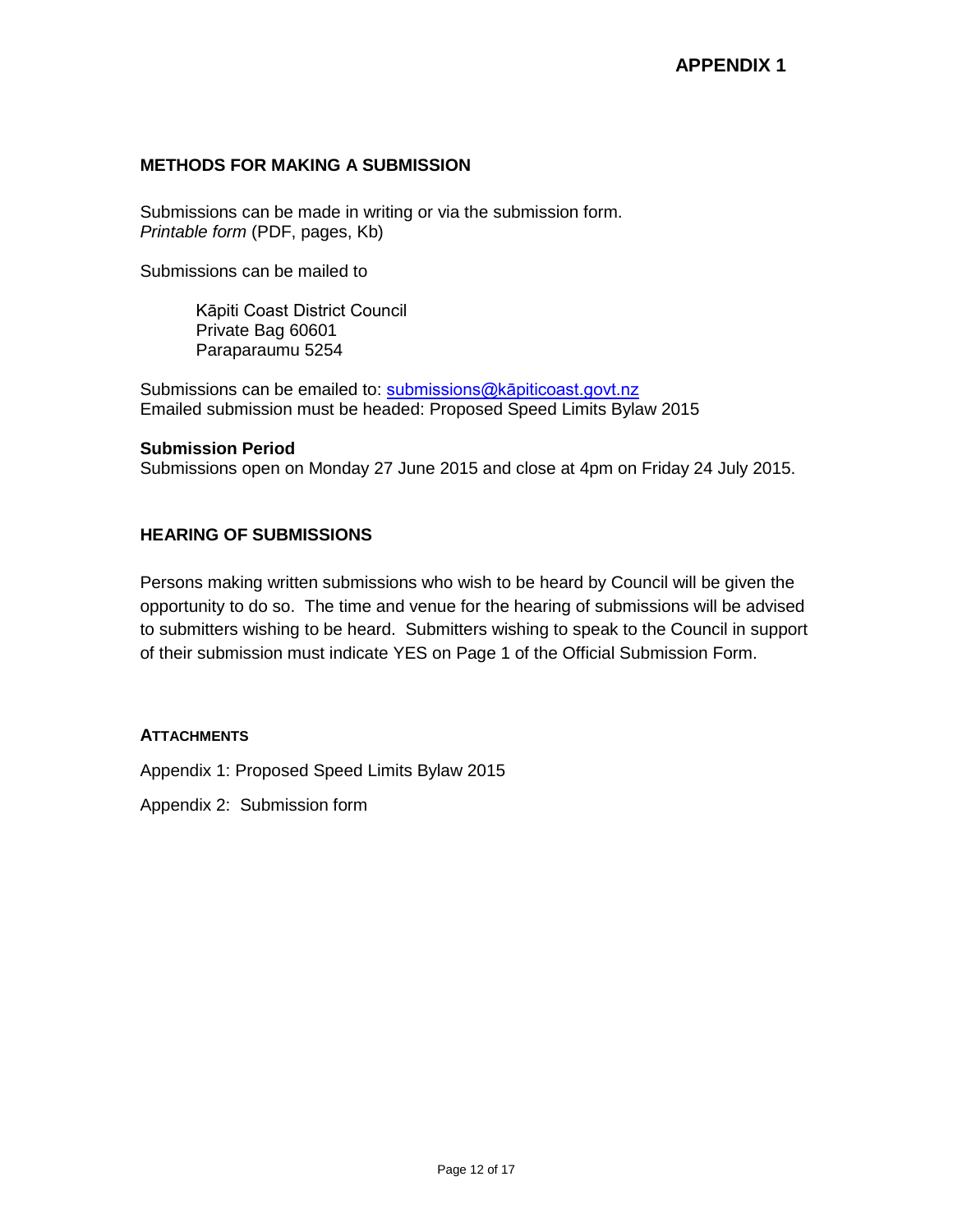**Appendix 1**

# **KĀPITI COAST DISTRICT COUNCIL**

# **Proposed Speed Limits Bylaw 2015**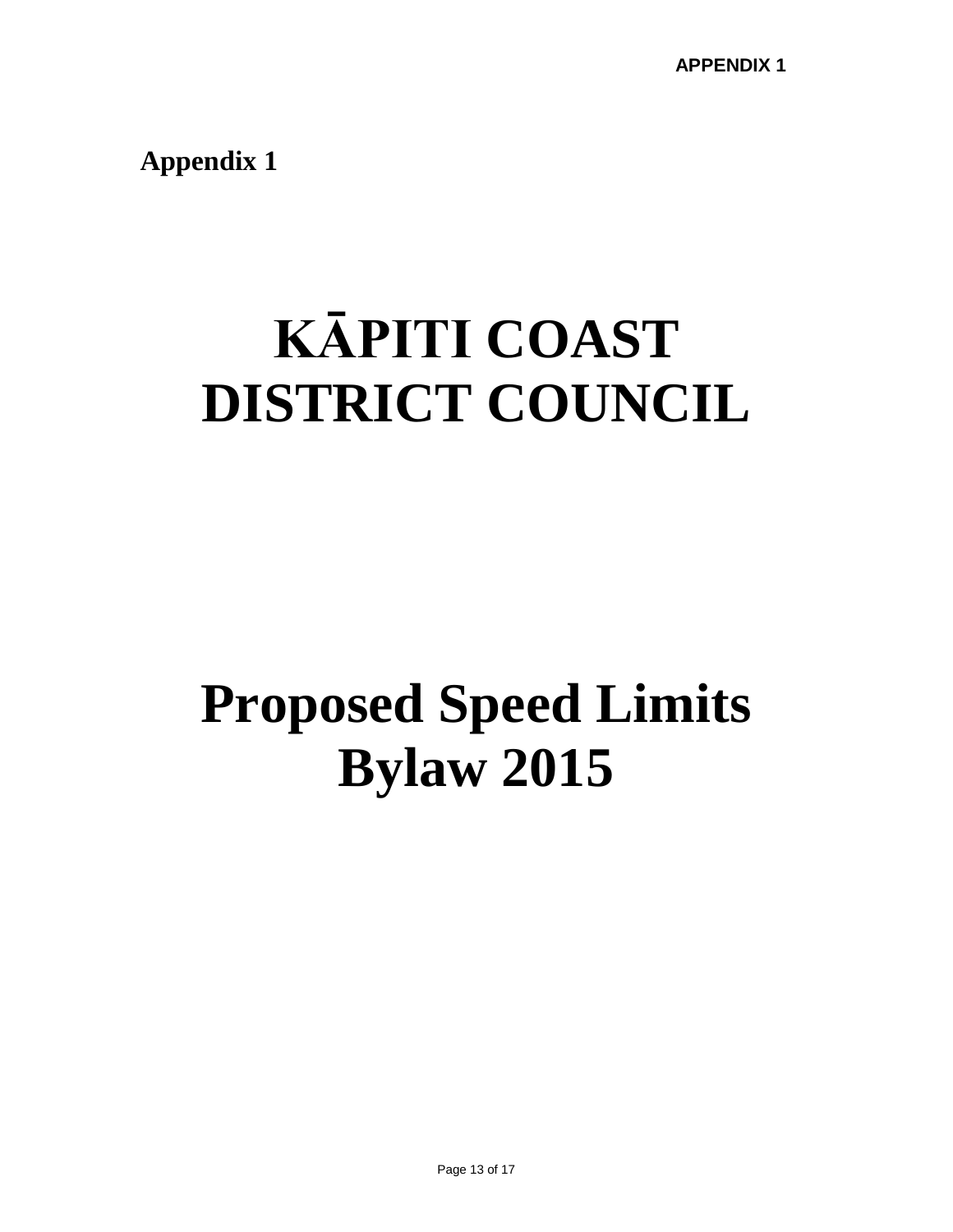#### **1. SCOPE**

*This Bylaw allows the Council to set speed limits, by resolution, for all roads under its ownership, control, or management.*

*The Bylaw is made pursuant to the Local Government Act 2002, the Land Transport Act 1998, and the Land Transport Rule: Setting of Speed Limits 2003.*

#### **2. COMMENCEMENT**

This Bylaw comes into force on [insert date].

#### **3 DEFINITIONS**

**Council** means the Kāpiti Coast District Council.

**Designated location** means any of the areas listed in section 4.1(2) of the Rule, including a car park, educational or scientific institution, industrial facility, health facility, residential facility, camping ground, sports facility or other recreational area, botanical garden, port or wharf area, airport, beach, cemetery, facility operated by the New Zealand Defence Force, and any other location approved by the New Zealand Transport Agency.

**Rule** means the Land Transport Rule: Setting of Speed Limits 2003.

Definitions of other words, phrases or expressions used in this Bylaw that are in the Land Transport Act 1998 or the Rule will apply to this Bylaw.

#### **4 APPLICATION OF THIS BYLAW**

4.1 This Bylaw applies to all roads under the Council's jurisdiction as a road controlling authority.

#### **5 SPEED LIMITS**

- 5.1 The Council may, by resolution,:
	- a. designate, amend, or revoke an urban traffic area;
	- b. set, amend, or revoke a permanent, holiday, variable, minimum, or 90 km/h speed limit for any road;
	- c. set, amend, or revoke a speed limit for any road in a designated location.
- 5.2 In making a resolution under clause 5.1, the Council must state the date that the designation or speed limit comes into force.
- 5.3 The Council must comply with the Rule in making a resolution under clause 5.1.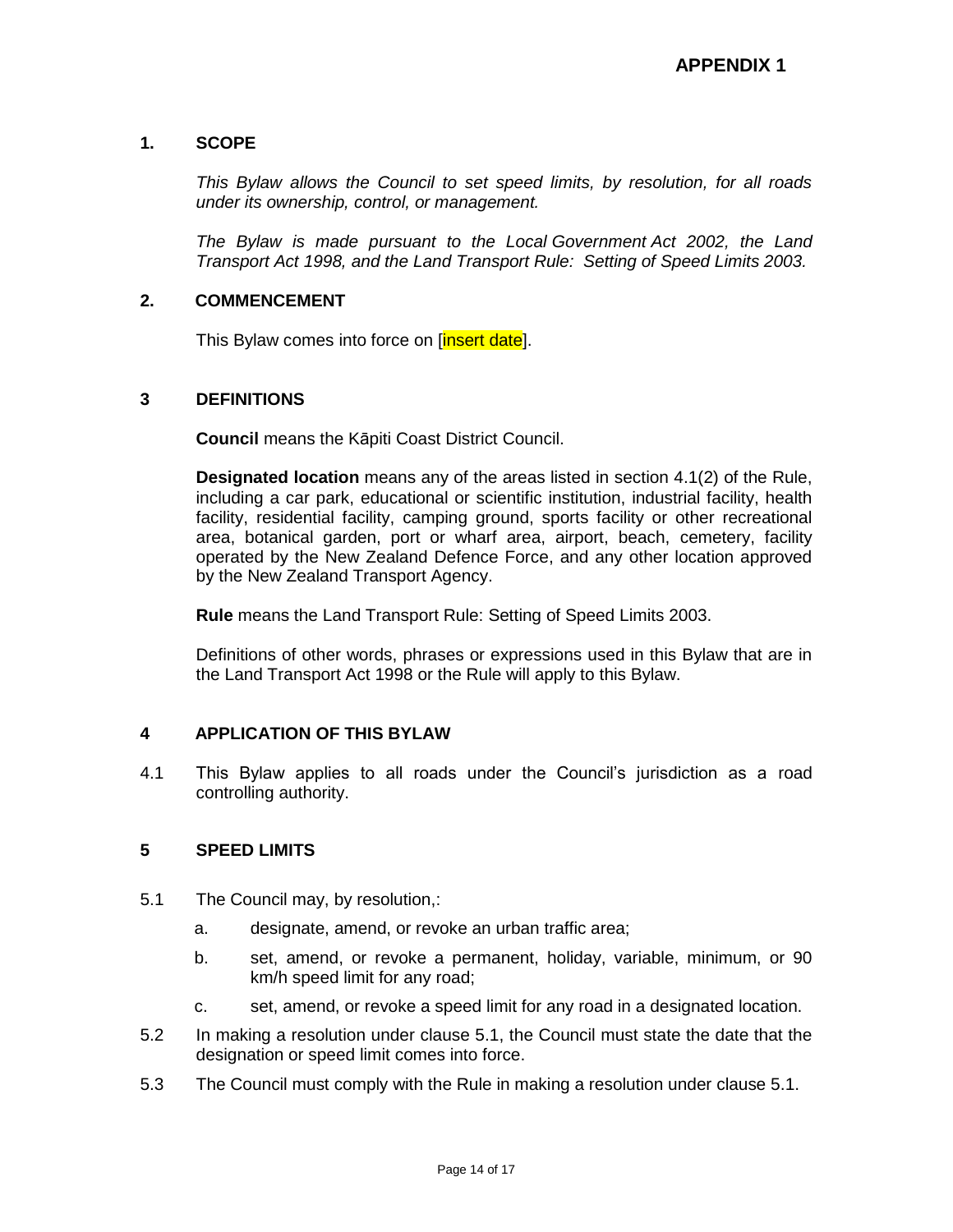5.4 After making a resolution under clause 5.1, the Council must record the matter in its register of speed limits and install speed limit signs and road markings, in accordance with the Rule.

#### **6 SAVINGS OF SPEED LIMITS MADE UNDER PREVIOUS BYLAW**

The speed limits made, saved, or validated under the Kāpiti Coast District Council Speed Limits Bylaw 2005 have effect until changed by resolution made under this Bylaw.

#### **7 KĀPITI COAST DISTRICT COUNCIL GENERAL BYLAW**

The provisions of the Kāpiti Coast General Bylaw 2010, and any bylaw passed in amendment or substitution, are implied into and form part of this Bylaw, except to the extent that they may be inconsistent with this Bylaw.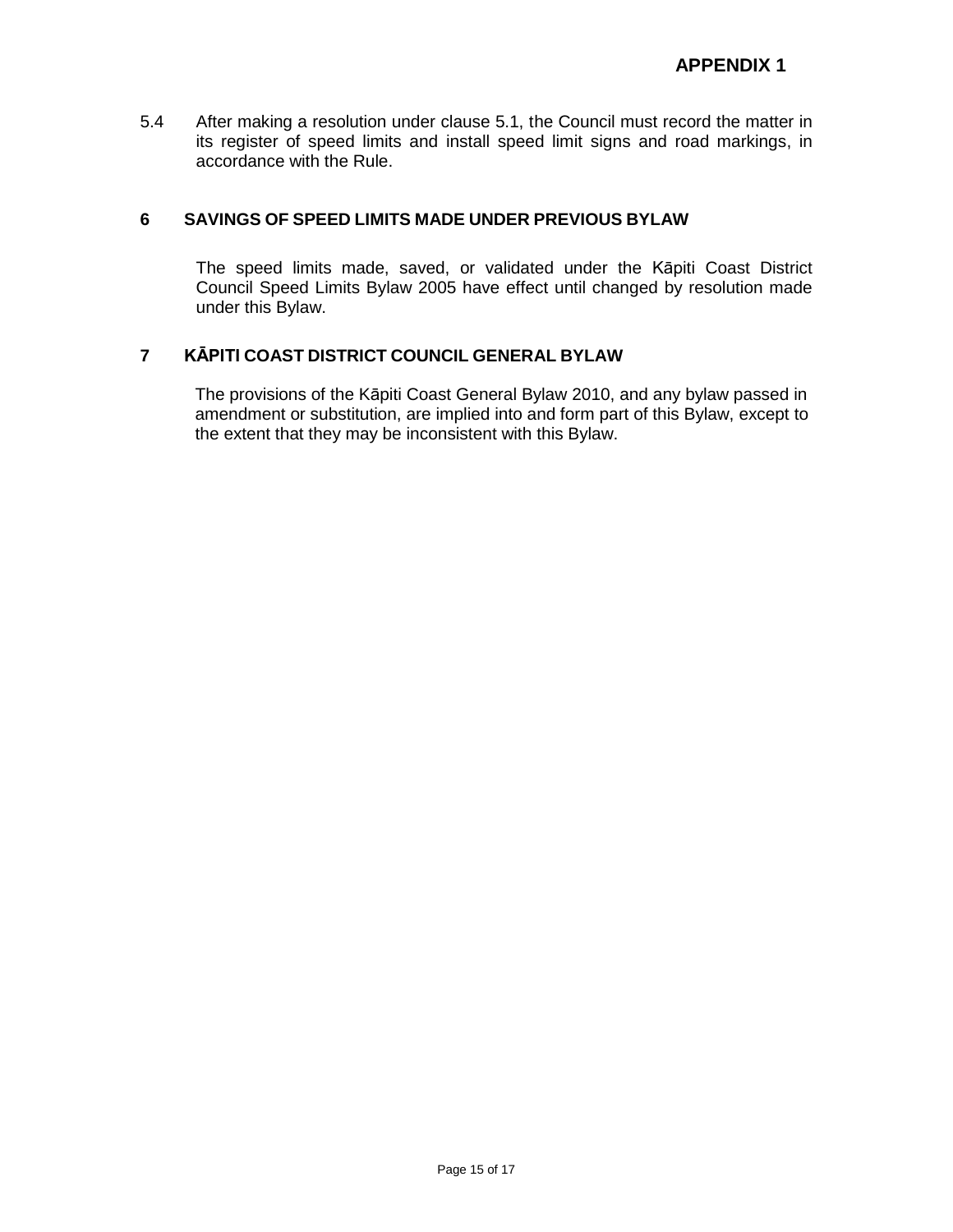# **Appendix 2**

# **SUBMISSION FORM**

#### **Proposal to Adopt the Kāpiti Coast District Council Speed Limits Bylaw 2015**

| Title (circle) Mr Mrs Ms Miss                                                                                                                                                                                                                                                                                                                                                                                                                                                                                   |  |  |  |  |
|-----------------------------------------------------------------------------------------------------------------------------------------------------------------------------------------------------------------------------------------------------------------------------------------------------------------------------------------------------------------------------------------------------------------------------------------------------------------------------------------------------------------|--|--|--|--|
|                                                                                                                                                                                                                                                                                                                                                                                                                                                                                                                 |  |  |  |  |
|                                                                                                                                                                                                                                                                                                                                                                                                                                                                                                                 |  |  |  |  |
|                                                                                                                                                                                                                                                                                                                                                                                                                                                                                                                 |  |  |  |  |
|                                                                                                                                                                                                                                                                                                                                                                                                                                                                                                                 |  |  |  |  |
|                                                                                                                                                                                                                                                                                                                                                                                                                                                                                                                 |  |  |  |  |
|                                                                                                                                                                                                                                                                                                                                                                                                                                                                                                                 |  |  |  |  |
|                                                                                                                                                                                                                                                                                                                                                                                                                                                                                                                 |  |  |  |  |
|                                                                                                                                                                                                                                                                                                                                                                                                                                                                                                                 |  |  |  |  |
|                                                                                                                                                                                                                                                                                                                                                                                                                                                                                                                 |  |  |  |  |
|                                                                                                                                                                                                                                                                                                                                                                                                                                                                                                                 |  |  |  |  |
| I have attached  pages to this submission                                                                                                                                                                                                                                                                                                                                                                                                                                                                       |  |  |  |  |
| Do you want to speak to the Council in support of your<br>submission?<br>Yes / No                                                                                                                                                                                                                                                                                                                                                                                                                               |  |  |  |  |
| If you have ticked yes then we will contact you about the<br>timing of the hearing which will take place in July 2015.                                                                                                                                                                                                                                                                                                                                                                                          |  |  |  |  |
| Please provide organisation name if you are submitting on<br>behalf of an organisation:                                                                                                                                                                                                                                                                                                                                                                                                                         |  |  |  |  |
|                                                                                                                                                                                                                                                                                                                                                                                                                                                                                                                 |  |  |  |  |
|                                                                                                                                                                                                                                                                                                                                                                                                                                                                                                                 |  |  |  |  |
| (Signature of person making submission or person authorised to sign on<br>behalf of person making submission)                                                                                                                                                                                                                                                                                                                                                                                                   |  |  |  |  |
| Date:                                                                                                                                                                                                                                                                                                                                                                                                                                                                                                           |  |  |  |  |
| Please note that feedback (including names and contact details) will<br>be made publicly available at council offices, public libraries and on<br>the Kāpiti Coast District Council website. A summary of feedback,<br>including the name of the submitter may also be made available.<br>Personal information will also be used for administration relating to<br>the subject matter of the feedback, including notifying submitters of<br>subsequent steps and decisions. All information will be held by the |  |  |  |  |

Kāpiti Coast District Council, with submitters having the right to

access and correct personal information.



*Office Use only*

**File Ref:** 

#### **Submission No:**

**Date Received:**

**Submissions close:**

**4pm, Friday 24 July 2015**

*Please send your feedback to: Kāpiti Coast District Council Private Bag 60601 PARAPARAUMU*

*Fax: 04 296 4830*

*Email:*  **[submissions@kapiticoast.govt.nz](mailto:submissions@kapiticoast.govt.nz)**

*or deliver to*

*Waikanae Service Centre, Mahara Place, Waikanae Ōtaki Service Centre, Main Street, Ōtaki*